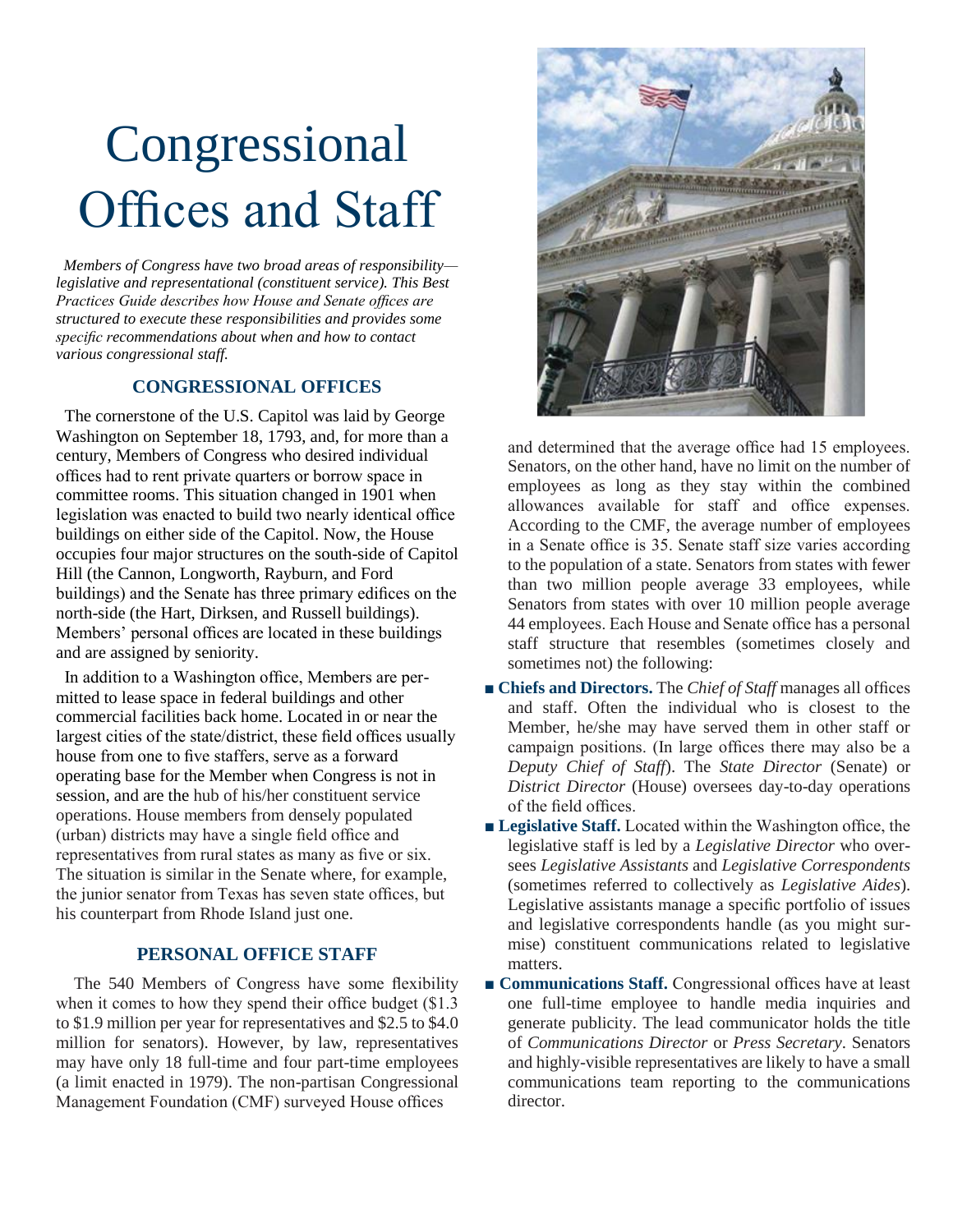- **Caseworkers.** Constituents frequently ask Members of Congress to contact federal officials to locate missing benefit checks or intercede in other administrative "cases." Senators and representatives take casework very seriously since it is a tangible way to demonstrate value to constituents (aka voters). Nearly all casework is handled in the field offices by *Caseworkers* or *District Representatives*.
- **Scheduler.** Members of Congress receive dozens of requests each day for meetings and events. Most representatives have a full time *Scheduler* in Washington to handle such requests (some may also have a scheduler in the main field office). Senators — especially those from populous states —may have more than one person responsible for scheduling. (For more information about securing congressional meetings see the Best Practices Guide: *Faceto-Face Meetings*.)
- **Staff Assistants.** Every office has a small cadre of individuals (often right out of college) who sort the mail, answer the phones, and handle other clerical responsibilities. These individuals hold a variety of different titles. They are young, ambitious, and anxious to move up the ladder. (Remember: today's receptionist could be the Chief of Staff in a few years!)

#### **COMMITTEE STAFF**

 The preceding discussion relates to personal offices. Both the House of Representatives and the Senate have 20 "standing" (permanent) committees and several "special" or "select" committees. In addition, there are four joint House-Senate panels. Each of these committees have professional and administrative staff:

- **Professional Staff.** The committee and subcommittee staff that you are most likely to come into contact with are *Professional Staff,* a general catch-all title that refers to staff members hired by either the chair or ranking minority member but who work for all committee/ subcommittee members from their political party. Professional staff members handle some or all legislative issues that fall under the jurisdiction of their panel. (Since they are hired by a specific representative or senator, they may also manage other legislative issues for that Member.) The top staffer carries the title of *Staff Director* and for committees and some subcommittees there is also a *Chief Counsel,* the attorney who has legislative drafting responsibilities.
- **Administrative Staff.** As outlined in the Best Practices Guide entitled *Appropriations Advocacy*, the staff director (lead professional staffer) for each appropriations subcommittee holds the title of *Clerk*. For other panels, the title *Clerk* or *Chief Clerk* refers to an individual who

does not handle legislative matters, but rather deals with administrative tasks such as printing, scheduling, etc.

#### **BEST PRACTICES**

 Every university should make it a priority to not only establish a personal relationship with their senators and representatives but also with key congressional staff. Because turnover is high (especially among the legislative and communications teams) this must be a continuous effort. Here are some specific suggestions about making staff contacts:

- **Cold Calls.** The office receptionist keeps at his/her fingertips a list that shows which legislative assistant is assigned to each issue area. If you are making a cold call, simply ask the receptionist: *Which of your legislative assistants handles agriculture issues?* If you subscribe to a published congressional staff directory, you may be able to discern that information on your own, but given the high turnover rate, you'd be well advised to ask the receptionist: *Does Jason Bourne still handle homeland security issues?*
- **Call the Right Person.** If you're contacting an office about a legislative matter, seek out the LA who handles that issue area. If they're not available, leave a voicemail.

#### **CONGRESSIONAL OFFICES AND STAFF**

 Do not go up the chain of command and leave multiple voicemails (unless, of course, the matter is both urgent and important.) If you have an existing relationship with the chief of staff or district director, it never hurts to call them first and ask: *Whom in your office handles energy issues?* But, in general, it's better to call the appropriate legislative assistant directly. (And be patient about a return call.)

- **Cultivate Myriad Relationships.** Make it a priority to know all of the top aides in each office, including: (1) chief of staff; (2) state/district director; (3) legislative director; (4) communications director; (5) all legislative assistants handling issues of concern to your institution; and (6) scheduler. There are many different ways to get to know these key individuals, but all involve time and expense. However, as should be self-evident, it is always better to become acquainted with a staffer before you need their assistance.
- **Don't Overlook the Field Staff.** Many people make the mistake of thinking that all of the really important staff in a congressional office are located in Washington, D.C. This is simply not true. The state or district director and those who head up each of the field offices travel frequently with the Member (and thus have their ear), regularly fill-in for the Member at mid-week events and tend to be older and